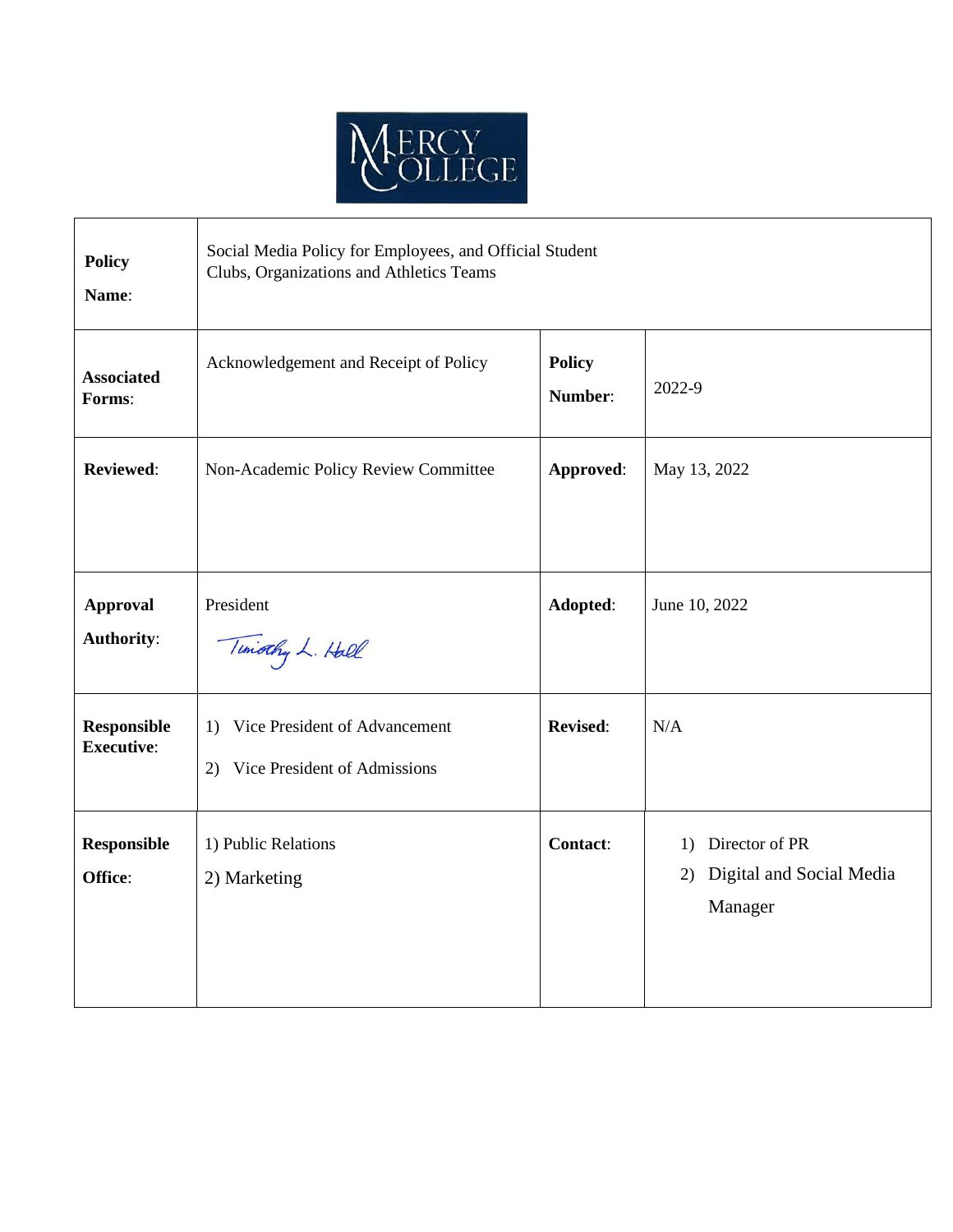## **I. Purpose**

Mercy College recognizes that the internet provides unique opportunities to participate in interactive discussions and share information on particular topics using a wide variety of social media, such as Facebook, LinkedIn, Twitter, Instagram, Pinterest, TikTok, blogs, and wikis. However, use of social media by employees and official College student clubs, organizations and athletic teams can pose risks to Mercy's confidential and proprietary information, reputation, and brands, can expose the College to discrimination and harassment claims, and can jeopardize the College's compliance with business rules and laws.

To minimize these business and legal risks, to avoid loss of productivity and distraction from employees' job performance, and to ensure that the College's Information Technology (IT) resources and communications systems are used appropriately as explained below, Mercy College expects its employees and official student clubs, organizations and athletic teams to adhere to the following guidelines and rules regarding social media use.

Apart from personal use of social media in accordance with this Policy, the College encourages its employees and students to participate responsibly in these media as a means of generating interest in Mercy's academic programs and promoting the College, so long as all of Mercy's rules and guidelines regarding social media usage are adhered to. If you are required to use social media as part of your job duties, please refer to the section entitled "Business Use of Social Media" below.

# **II. Compliance with Related Policies and Agreements**

All of Mercy's other policies that might apply to social media use remain in full force and effect. Employees and students should always adhere to them when using social media. In particular, the following policies should be kept in mind:

- Mercy's Acceptable Use of Computer and Network Resources; and
- Confidential Information Policy

Social media should never be used in a way that violates any other College policies or employee obligations. If your social media activity would violate any of Mercy's policies in another forum, it will also violate them in an online forum. For example, employees and students are prohibited from using social media to: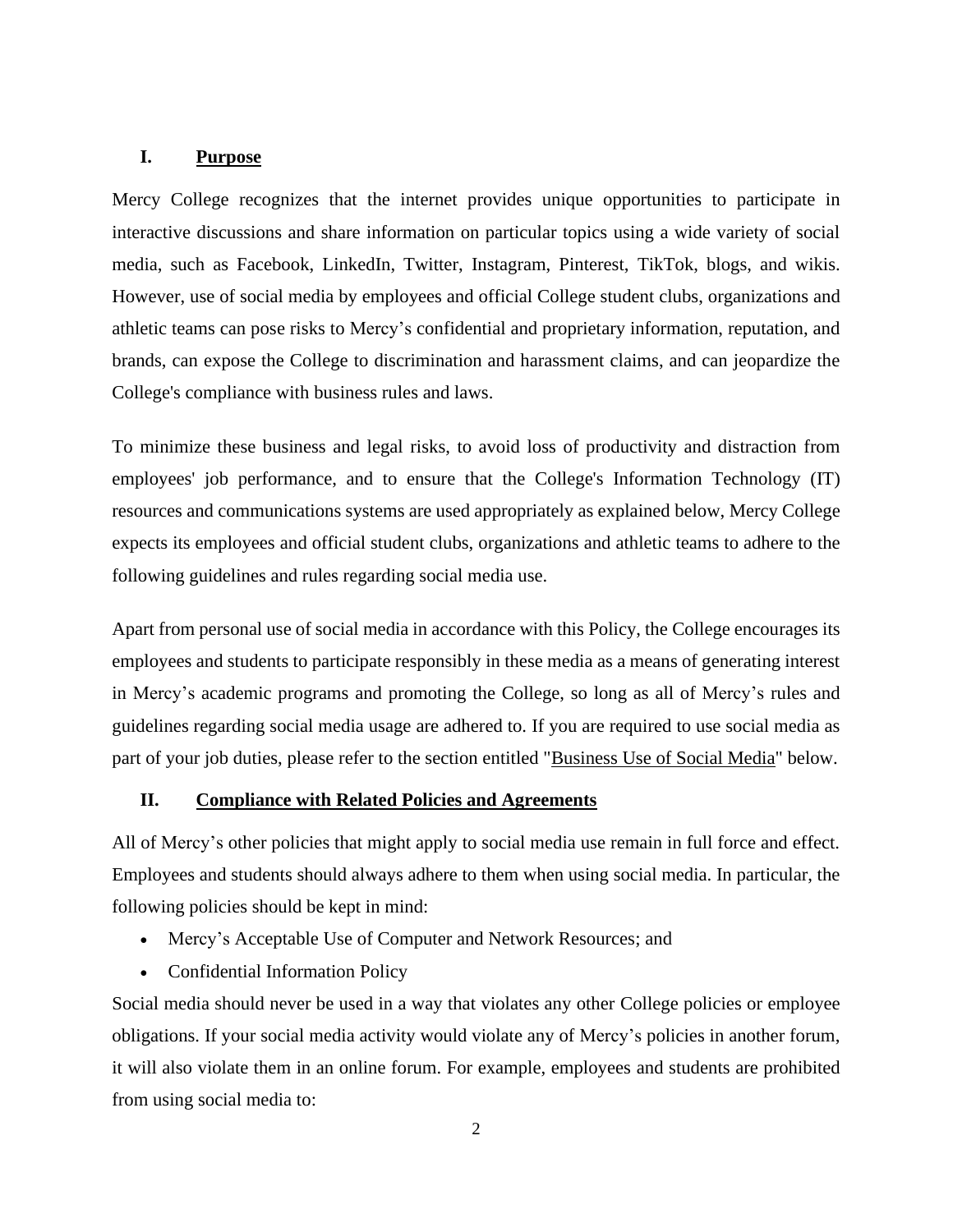- Violate IT, Network and Communications policies
- Violate Mercy's confidentiality and proprietary rights policies
- Circumvent Mercy's code of conduct policies
- Engage in unlawful harassment
- Circumvent policies prohibiting unlawful discrimination against current employees or applicants for employment
- Violate Mercy's privacy policies (for example, never access private password-protected sites of coworkers or other College community member without permission)
- Violate any other laws or ethical standards (for example, never use social media in a false or misleading way, such as by claiming to be someone other than yourself)

Employees should also never provide references or recommendations on social or professional networking sites, as such references or recommendations can be attributed to Mercy College and create legal liability for employees and Mercy College (such as interference with prospective business contracts and allegations of wrongful termination).

Employees should always disclose that they are employees of Mercy College when promoting the College on social media platforms.

Employees and students who violate College policies may be subject to discipline, up to and including suspension or termination of employment for employees, suspension or expulsion for students. Those who post on official Mercy College social media web pages in violation of this Policy may lose access to those media, and/or those media pages/sites may be closed or shut down by the College.

# **III. Personal Use of Social Media**

We recognize that employees occasionally may desire to use social media for personal activities at the office or by means of the College's computers, networks, and other IT resources and communications systems. We authorize this use during nonworking time so long as it does not involve vulgar, obscene, threatening, intimidating, or harassing content, false or malicious statements, does not violate any other College policies or employee obligations, and does not interfere with your employment responsibilities or productivity. Circulating or posting commercial, personal, religious or political solicitations, chain letters, spam, or promotion of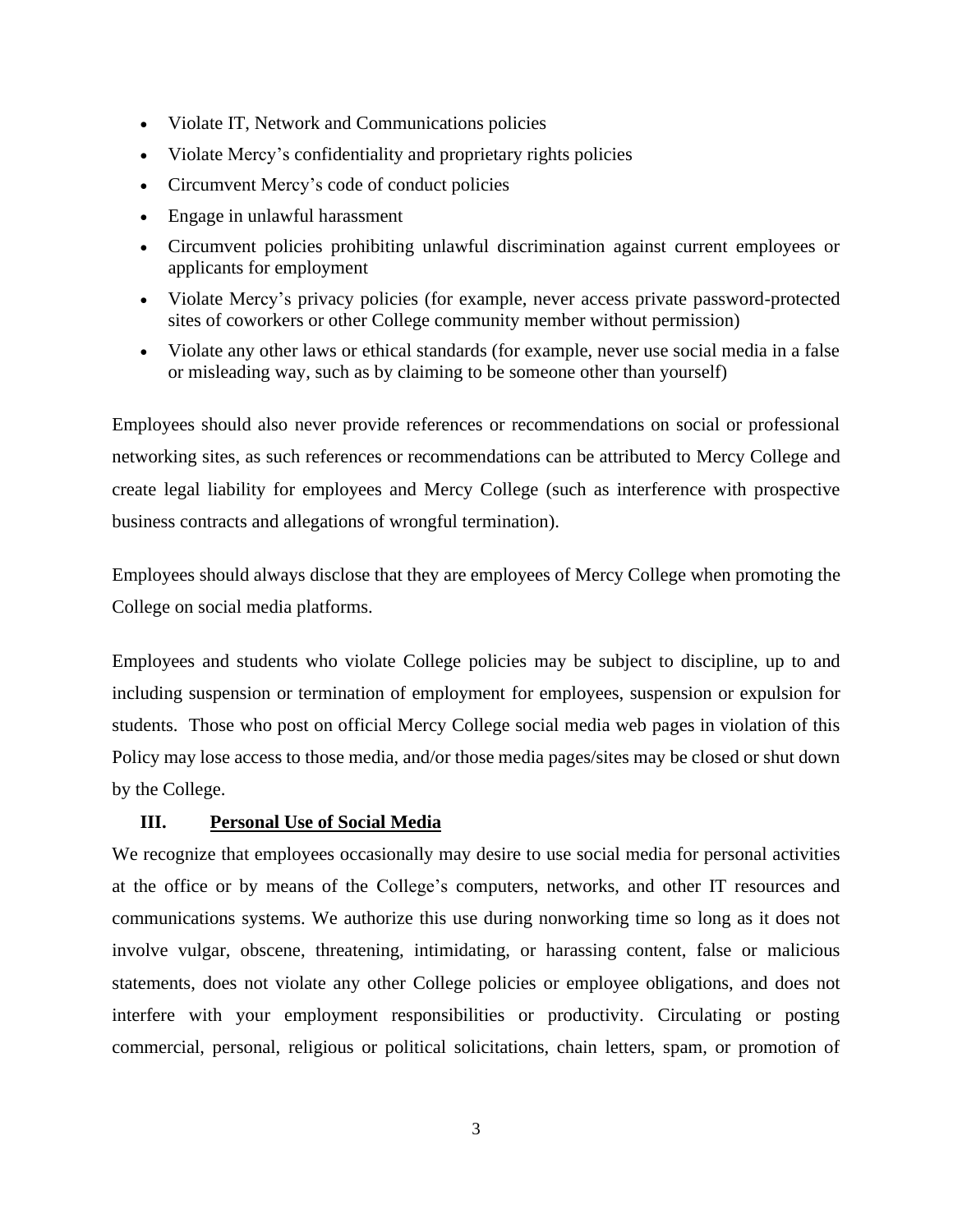outside organizations unrelated to College business are also prohibited during working time, unless otherwise protected or required by law.

## **IV. No Expectation of Privacy**

All contents of College's IT resources and communications systems are the property of Mercy College. Therefore, employees and students should have no expectation of privacy whatsoever in any message, files, data, document, facsimile, telephone conversation, social media post, conversation or message, or any other kind of information or communications transmitted to, received or printed from, or stored or recorded on Mercy's electronic information and communications systems. See *the College's Acceptable Use of Computer Network and Resources Policy*, Section 3 relating to Privacy and Electronic Monitoring.

# **V. Business Use of Social Media by Employees, and Student Clubs, Organizations and Athletic Teams**

If you are required to use social media as part of your job duties for Mercy's admissions, marketing, public relations, recruitment, or other business purposes, or you utilize social media of the College as part of being an officially sanctioned Mercy College student club, organization or athletic team, you should carefully review the College's Social Media Guidelines, set forth in Section VI. below. Note that Mercy College owns all social media accounts used on behalf of the College or otherwise for business purposes, including any and all log-in information, passwords, and content associated with each account, such as followers and contacts. Mercy College owns all such information and content regardless of the employee or student that opens the account or uses it and will retain all such information and content regardless of separation of any employee from employment with the College, or student's enrollment status with the College. If your job duties require you to speak on behalf of Mercy College in a social media environment, or it is part of your role with the student club, organization, or athletic team, you must still seek approval for such communication from your manager or Student Life leader, who may require you to receive training before you do so and impose certain requirements and restrictions regarding your activities. Likewise, if you are contacted for comment about Mercy College for publication, including in any social media outlet, direct the inquiry to Mercy's Director of Public Relations and do not respond without written approval.

#### **VI. Guidelines for the Responsible Use of Social Media**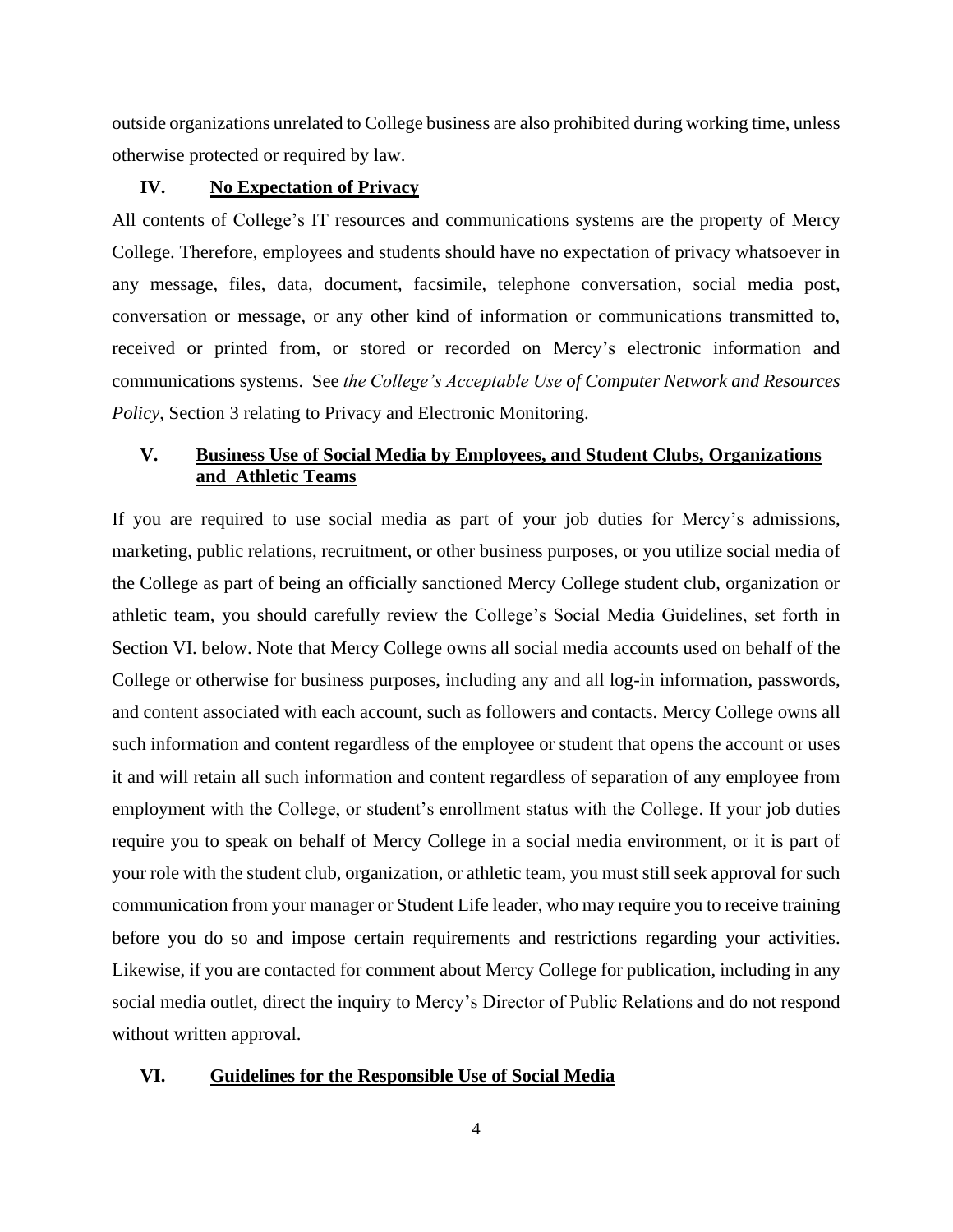The above material covers specific rules, policies, and contractual obligations that employees must follow in using social media, whether for personal or business purposes, in consideration of their employment. Employees may be subject to discipline for violations. This also applies to students that are associated with officially sanctioned College groups. The following sections of the Policy provide employees with common sense guidelines and recommendations for using social media responsibly and safely, in the best interests of Mercy College. These guidelines reflect the "duty of loyalty" all employees and students who have access to the College's official social media, owe, and are intended to add to, not contradict, limit, or replace, applicable mandatory rules, policies, legal requirements, legal prohibitions, and contractual obligations.

#### A. Protect the College's Goodwill, Brands, and Business Reputation.

You are personally responsible for what you communicate in social media. Remember that what you publish might be available to be read by the masses (including the College itself, future employers, and social acquaintances) for a long time. Keep this in mind before you post content.

- Make it clear in your social media activity that you are speaking on your own behalf. Write in the first person and use your personal email address when communicating via social media. Never post anonymously to social media sites when your post could be attributed to the College.
- When you disclose your affiliation as an employee or student of Mercy College, it is recommended that you also include a disclaimer that your views do not represent those of the College. For example, consider such language as "the views in this posting reflect my personal views and do not represent the views of Mercy College."
- Use good judgment about what you post and remember that anything you say can reflect on Mercy College, even if you do include a disclaimer. Always strive to be accurate in your communications about Mercy College and remember that your statements have the potential to result in liability for you or the College. Mercy College encourages professionalism and honesty in social media and other communications.
	- B. Respect Intellectual Property and Confidential Information.

Mercy's Confidential Information Policy and Agreement restricts employees' use and disclosure of the College's trade secrets, confidential information, and intellectual property. Beyond these mandatory restrictions, you should treat the College's trade secrets, intellectual property, and other proprietary information about the College, as well as student, alumni and employee records as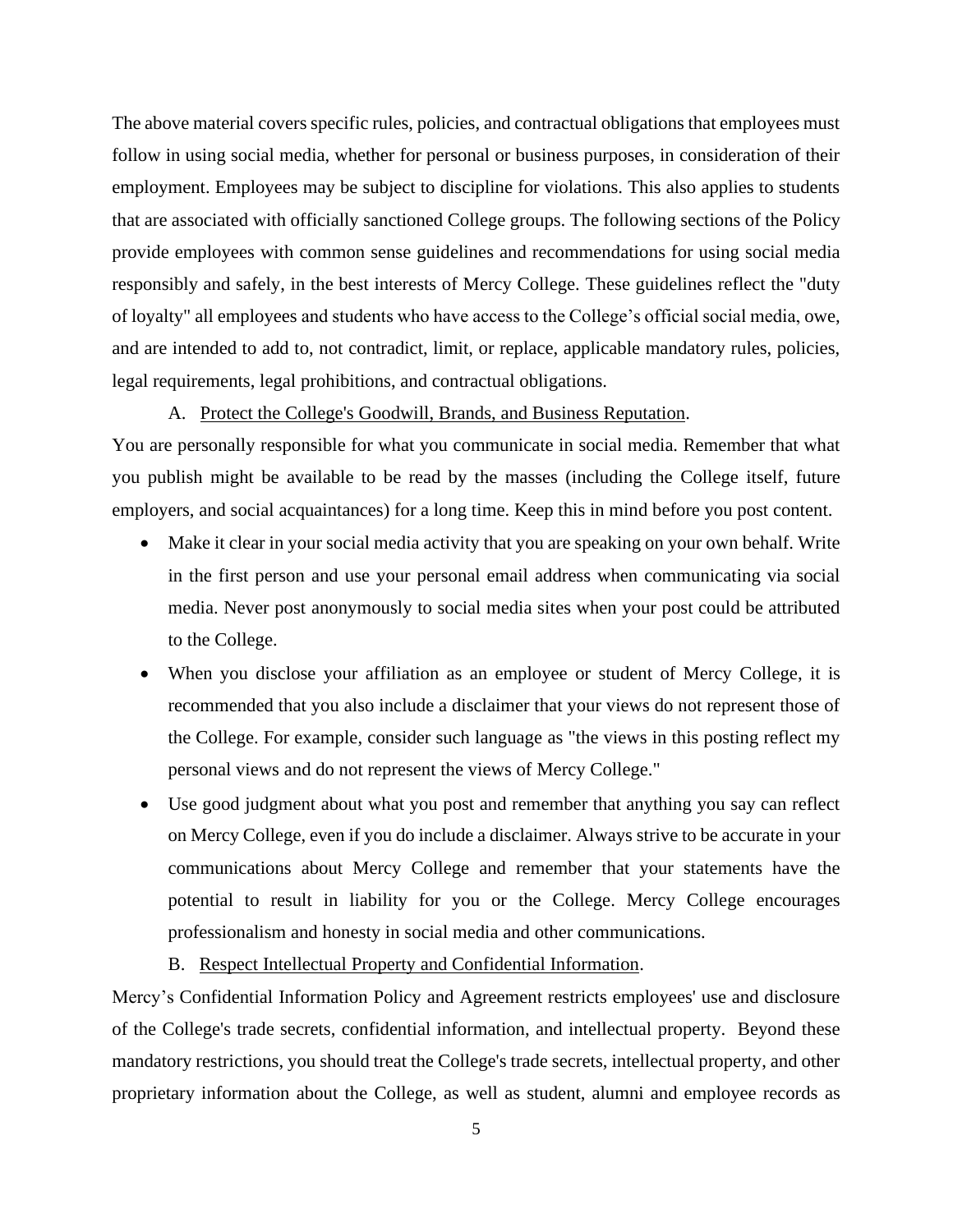confidential and not do anything to jeopardize or unwittingly disclose them through your use of social media. In addition, you should avoid misappropriating or infringing on the intellectual property of other colleges/universities and individuals, which can create liability for yourself and for Mercy.

Respect laws regarding copyrights, trademarks, and other third-party rights. To protect yourself and the College against liability for copyright or trademark infringement, where appropriate, reference sources of particular information you post or upload and cite them accurately. If you have any questions about whether a particular post or upload might violate the copyright or trademark of any person or college, ask Mercy's legal department before making the communication.

# C. Respect and Comply with Terms of Use of All Sites You Visit.

Do not expose yourself or Mercy College to legal risk by using a social media site in violation of its terms of use. Review the terms of use of all social media sites you visit and ensure your use complies with them. If you are using social media as part of your job duties, pay particular attention to terms relating to:

- Prohibitions or restrictions on the use of the social media site, including prohibitions or restrictions on use for advertising, marketing and promotions, or other commercial purposes (for example, Facebook's Statement of Rights and Responsibilities (its terms of use) and its Promotional Guidelines specify the terms for businesses administering promotions through Facebook).
- Ownership of intellectual property used on, or information collected or generated through use of, the site (for example, any of the college's copyrighted material and trademarks that might be posted on the site, or user information the college collects through the site).
- Requirements for licenses or other permissions allowing use by the site owner and other third parties of the college's trademarks or other intellectual property.
- Privacy rights and responsibilities of the site owner and users.
	- D. Respect Others.

In addition to complying with the College's mandatory Sexual Misconduct Policy and Non-Discrimination and Equal Opportunity Policy, do not post, or express a viewpoint on another's post, such as by "liking" a Facebook post, anything that any Mercy College community members,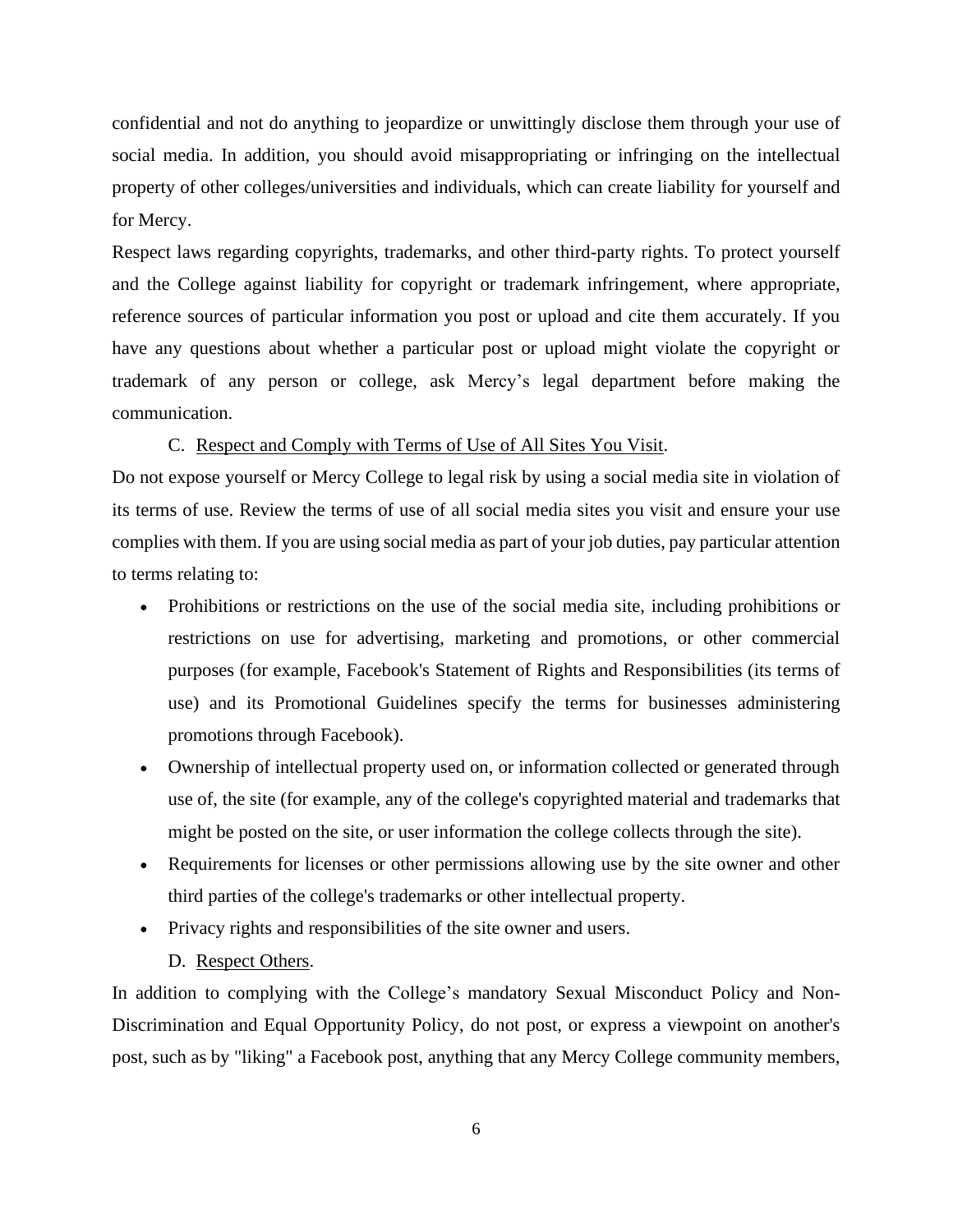including students, would find offensive, including ethnic slurs, sexist comments, discriminatory comments, profanity, abusive language, or obscenity, or that is maliciously false.

Supervisors should refrain from trying to connect with their direct reports on social media sites (for example, making friend requests on Facebook). However, direct reports may request connections with supervisors. Neither supervisors nor direct reports should feel pressured to accept any social media requests from anyone at the College.

### **VII. Employees Covered Under a Collective Bargaining Agreement and Protected Activity**

The employment terms set out in this Policy work in conjunction with, and do not replace, amend, or supplement any terms or conditions of employment stated in any collective bargaining agreements that the UAW and SEIU unions have with the College. Employees should consult the terms of their collective bargaining agreement. Wherever employment terms in this Policy differ from the terms expressed in the applicable collective bargaining agreement with Mercy College, employees should refer to the specific terms of the collective bargaining agreement, which controls.

This Policy is not intended to restrict communications or actions protected or required by state or federal law. Further, this Policy is not intended to preclude or dissuade employees from engaging in legally protected activities/activities protected by state or federal law, including the National Labor Relations Act, such as discussing wages, benefits, or other terms and conditions of employment, forming, joining or supporting labor unions, bargaining collectively through representatives of their choosing, raising complaints about working conditions for their own and their fellow employees' mutual aid or protection, or legally required activities.